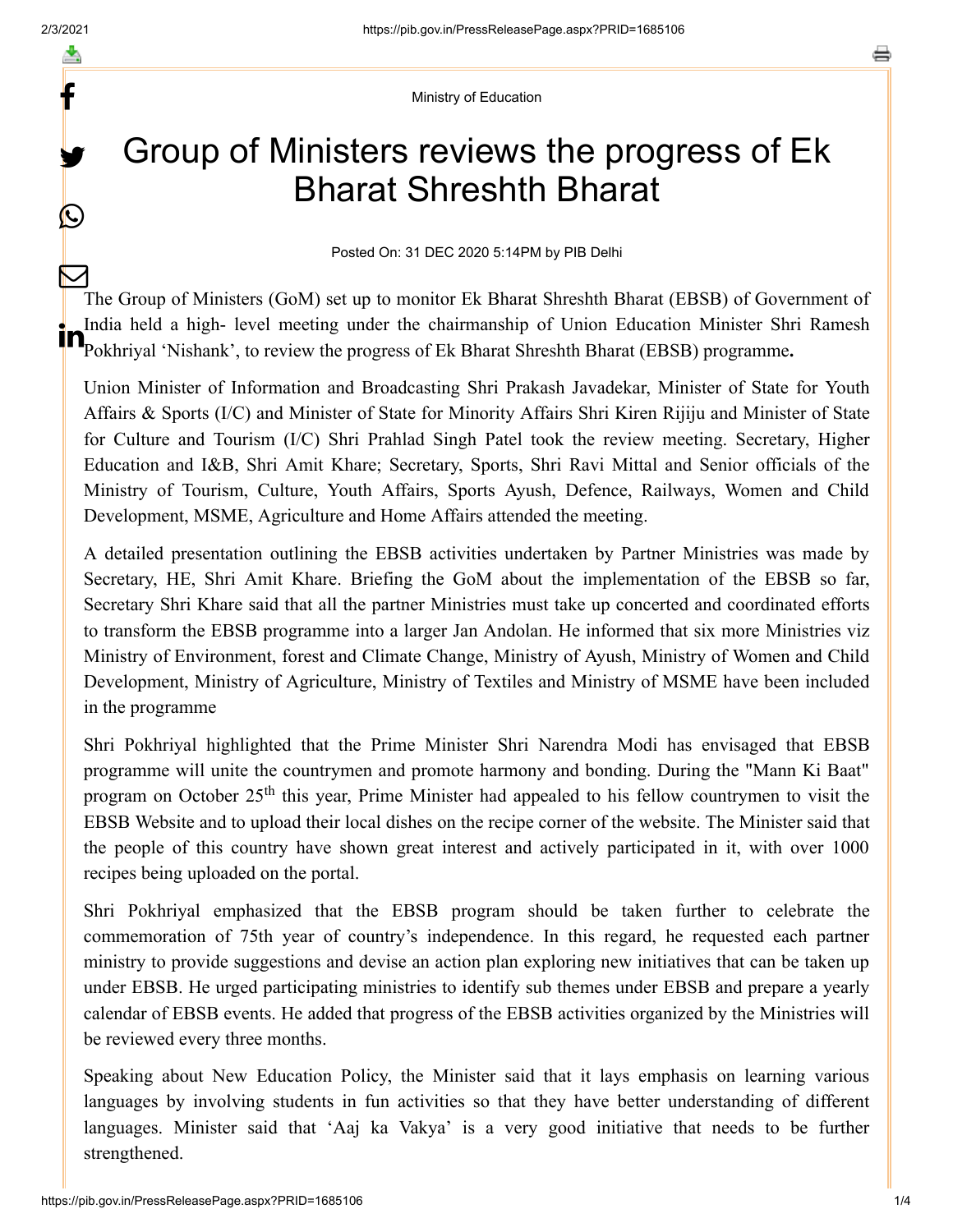Shri Prakash Javadekar emphasized that branding of EBSB must be done to enhance its visibility among the wider public. f

Shri Prahlad Singh Patel informed that to promote EBSB, the Ministry has already identified 100 tourism places where educational institutions can explore and study the sites, their history, scientific<br>contributions traditions and literature to culiable the students about these areas. contributions, traditions and literature to enlighten the students about these areas.

Shri Kiren Rijiju said that Youth National Integration Camp is the powerful tool to foster the spirit of EBSB among youth across the country. He called upon everyone to carry on with the essence and mandate of Ek Bharat Shrestha Bharat in a pro-active manner.

The major EBSB initiatives taken by the partner Ministries/ Departments:

## In

## **D/O SCHOOL EDUCATION & LITERACY**

- 1.55 crore students participated in activities of EBSB as part of school curriculum.
- EBSB clubs formed in 1,46,766 CBSE and other schools
- Over 8 Crore students participated in Kala Utsav Programme at Bhopal, Band Competitions Rashtriya Ekta Diwas, "Ek Bharat Shreshth Bharat Parv" , Matribhasha Diwas, Bhasha Sangam and various cultural exchanges organized before the pandemic
- EBSB themes taken up through online classes, WhatsApp video calls
- Online Video Series on Indigenous Games of India in coordination with Fit India Cell
- Online Quiz and Essay Competition between paired states

## **D/O HIGHER EDUCATION**

- 15 lakh students from higher education participated in activities of EBSB.
- 5 Youth festivals and 16 students exchange programs were organised.
- More than 980 online activities were carried out under EBSB in HEIs.
- 1488 institutions have set up EBSB Clubs, 809 EBSB Days observed

## **M/O CULTURE**

- Rashtriya Sanskriti Mahotsav now called as Ek Bharat Shreshth Bharat Mahotsav was organised in Jabalpur, Madhya Pradesh at a grand level.
- 18 Cultural Events, 11 performance-cum-lecdems, Rashtriya Sanskriti Mahotsav– before Covid
- More than 60 online activities by Zonal Cultural Centres
- ASI compiled information about 22 World Heritage sites, 25 other important monuments, Publication on Monuments of 17 states/ UTs and Digital Content Development for monuments of 16 states / Uts
- 5 Books translated and published in the language of paired state by Sahitya Akademi

## **M/O TOURISM**

- Quiz contest through MyGov each state /UT being focused for 15 days. 2,27,369 people participated
- Bharat Parv, India Tourism Mart 2019, Imphal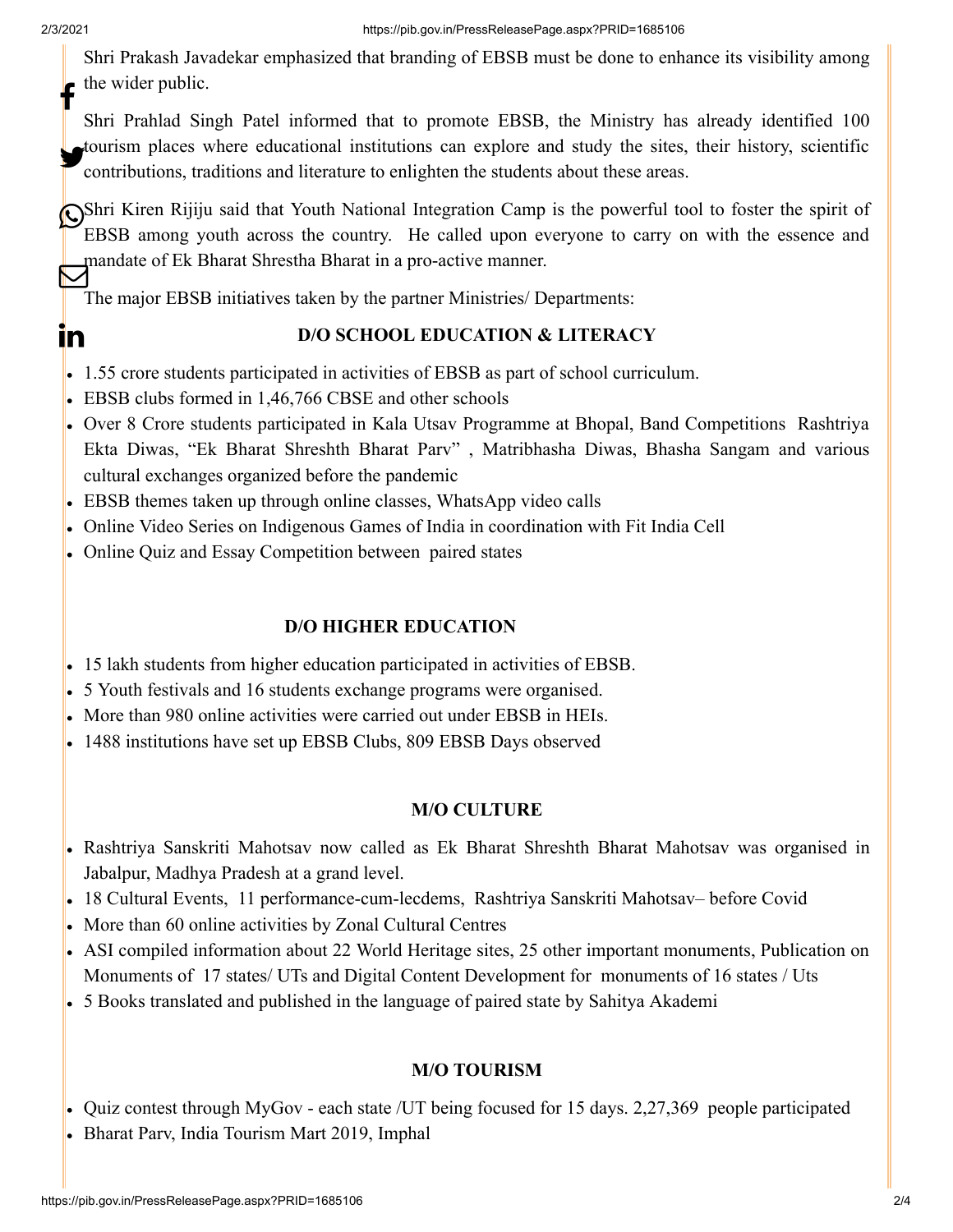61 Dekho Apna Desh webinars organized on various facets of tourism in the country, links on EBSB portal f

### **D/O Sports**

- 336 Zonal Championships till March 2020 with the unique concept of fielding paired state teams with participation of around 2250 sportspersons.
- Spreading awareness about Indigenous Games like Shooting Ball, Sqay, Mallakhamb, Tug of War, Kalarippayttu, kho-kho through physical and digital medium.
- 35 Documentaries of fifteen Indigenous games namely Gatka, Rollball, Tug of War, Kalarippayttu, Thang-Ta, Kho Kho, Mallakhamb, Shooting ball, Sqay, Kabbadi, Gilli Danda, Sikkim Archery, Chhau & Paika Akhada, Dhoop & Cowrie Khel and Kushti Akhada made and streamed Live on the social media **in**platforms
- Uploaded on the Digital Repository of the Ek Bharat Shreshtha Bharat website ([www.ekbharat.gov.in\)](http://www.ekbharat.gov.in/), broadcast on DD Sports channel

## **D/O Youth Affairs**

## **Nehru Yuva Kendra Sangathan (NYKS)**

- 69 programmes till March 2020 with 6956 participants
- Over 1 lakh students participated in Online Activities like learning about cuisine, culture, history, tourism etc. of the paired states through YouTube video/ social media platforms

## **M\O I&B**

- Visibility to EBSB through different social media platforms.
- Dekho Apna Desh webinar series of M/o Tourism popularised through media
- DD News a Weekly 30 minutes program on EBSB theme
- Integrated Communication Programmes and Special Outreach Programmes including exhibitions through Regional Outreach Bureaus.
- Webinars on different themes of EBSB cultural integration in diversity, traditions and activities, promotion of handicrafts of various states.

## **M\O DEFENCE**

- Translation of over 185 songs in the language of partner state by 22 Sainik Schools over 3754 students participated
- Exchange of information of traditional and agricultural practices of Karnataka in Regional / Geographical factors, agricultural factors, festivals, dress, food and heritage by SSs at Bijapur, Chittorgarh, East Siang, Gopalganj, Jhansi, Kapurthala, Kalikiri, Kunjpura, Nalanda, Rewari, Satara and Tilaiya; 1,132 students participated

## **M\O Home Affairs**